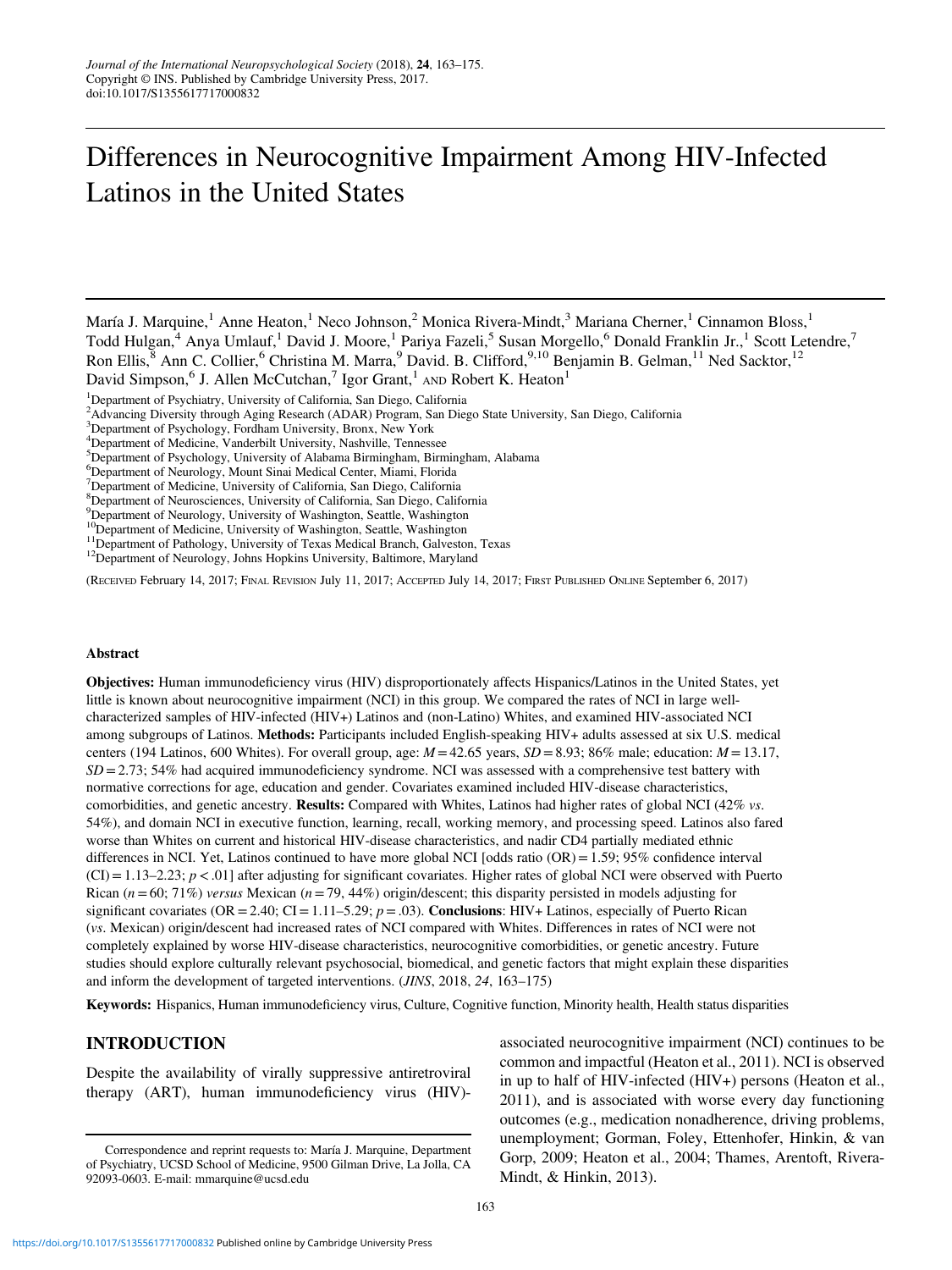HIV is an especially significant public health concern for Hispanics/Latinos/as, who represent the largest ethnic/racial minority group in the United States (U.S. Census Bureau, [2015\)](#page-12-0). Hispanics/Latinos/as are three-times more likely to have HIV infection compared with non-Hispanic Whites (Centers for Disease Control and Prevention, [2015](#page-10-0)), hereafter referred to as "Latinos" and "Whites," respectively. Latinos tend to be disadvantaged at nearly every component of the HIV disease treatment cascade (Gardner, McLees, Steiner, del Rio, & Burman, [2011](#page-11-0)), including delayed HIV testing and delayed care engagement (Chen, Gallant, & Page, [2012](#page-10-0); Dennis, Napravnik, Sena, & Eron, [2011](#page-10-0); Shapiro et al., [1999](#page-12-0); Sheehan, Trepka, & Dillon, [2015](#page-12-0); Turner et al., [2000](#page-12-0)). Thus, not surprisingly, Latinos tend to present with worse HIV disease characteristics, including higher rates of acquired immunodeficiency syndrome (AIDS) and opportunistic infections, and lower CD4 cell counts than Whites (Swindells et al., [2002](#page-12-0)).

Latinos also might be at increased risk for HIV-associated NCI in the era of combination ART (Durvasula, Miller, Myers, & Wyatt, [2001;](#page-10-0) Heaton et al., [2015;](#page-11-0) Rivera-Mindt et al., [2008, 2014](#page-12-0); Wojna et al., [2006\)](#page-12-0). In a recent longitudinal study of HIV+ persons in the CNS HIV Anti-Retroviral Therapy Effects Research (CHARTER) study, Latino ethnicity was a significant, independent predictor of neurocognitive decline over an average of three years (Heaton et al., [2015\)](#page-11-0). While the latter study was not focused on examining ethnic differences, and thus statistical models were not specifically constructed to address this question, a small number of studies have focused on investigating HIV-associated NCI among Latinos (Rivera-Mindt et al., [2008, 2014;](#page-12-0) Wojna et al., [2006\)](#page-12-0). A study of 49 HIV+ women with nadir CD4 cell counts of  $\langle 500 \text{ cells/mm}^3$  living in Puerto Rico found elevated rates of NCI in this group compared with other HIV+ cohorts (global NCI =  $78\%$ ; Wojna et al., [2006](#page-12-0)).

Two additional studies investigated NCI among HIV+ Latinos primarily of Caribbean (i.e., Puerto Rican/Dominican) origin/descent and living in the northeastern United States (i.e., New York). One of these studies included participants in the Manhattan HIV Brain Bank, with advanced HIV disease (51 Latino and 49 White; Rivera-Mindt et al., [2008\)](#page-12-0). Findings indicated Latinos performed worse than Whites on tests of abstraction/executive function in a model adjusting for socioeconomic status, English reading level (i.e., Wide Range Achievement Test , WRAT-3), and CD4 cell counts. However, there were no significant ethnic group differences in similar adjusted models on global neurocognitive function, learning, and attention/working memory.

Another study in the northeastern United States (Rivera-Mindt et al., [2014](#page-12-0)) found worse global and domain (processing speed, learning, and memory) neurocognitive performance among older (50+ years) HIV+ Latinos  $(n=22)$  compared with older HIV+ Whites  $(n=22)$ , but no significant differences in younger HIV+ Latinos ( $n=62$ ) and Whites ( $n=20$ ). Taken together, results from these studies indicate that at least some subgroups of Latinos might be at increased risk for

HIV-associated NCI. However, none of the studies to date has examined NCI among large groups of Latinos, which would allow for comparisons among subgroups of Latinos.

Latinos are highly heterogeneous, comprising multiple national origins, racial groups, patterns of immigration, and linguistic and educational backgrounds (Guarnaccia et al., [2007](#page-11-0); Llorente, [2008](#page-11-0)). Latinos are also known to possess genetic backgrounds shaped by admixture from several source continental populations, with often the precise contribution from each source population unknown (Bryc, Durand, Macpherson, Reich, & Mountain, [2015;](#page-10-0) Conomos et al., [2016](#page-10-0); Libiger & Schork, [2013\)](#page-11-0). Recent findings from a large population-based study of Latino health, indicate differential neurocognitive performances among subgroups of middleaged and older Latinos (González et al., [2015\)](#page-11-0).

Furthermore, there are documented differences in the HIV care continuum among subgroups of Latinos based on their country of origin (Chen et al., [2012](#page-10-0); Lee & Held, [2015](#page-11-0); Sheehan et al., [2015\)](#page-12-0), which might have important implications for both general health and mental health care use and outcomes, including NCI. Latinos born in Mexico have an increased risk for late HIV diagnosis (Sheehan et al., [2015](#page-12-0)), and HIV+ Latinos of Puerto Rican origin/descent are more likely to use services compared with other HIV+ Latino subgroups (Lee & Held, [2015](#page-11-0); Sheehan et al., [2015\)](#page-12-0). Yet, HIV+ Puerto Ricans are at increased risk of early mortality (Sheehan et al., [2015\)](#page-12-0). They also have the highest rates of HIV transmission through injection drug use of all Latino subgroups (Chen et al., [2012](#page-10-0)), which is linked to worse retention in care, ART adherence, and viral suppression (Gray, Valverde, Tang, Siddiqi, & Hall, [2015\)](#page-11-0). While these findings suggest that there are important differences among HIV+ Latino subgroups, we do not know whether these differences translate to differential rates of NCI.

There were two main purposes to the present study. First, we aimed to investigate differences in rates and correlates of NCI in HIV+ Latinos and Whites, and expand on prior studies by: (a) including a large cohort of participants, who were broadly representative of HIV+ persons receiving care at academic medical centers in the United States, and (b) by examining the role of HIV disease characteristics and comorbidities on ethnic differences in HIV-associated NCI. We hypothesized that HIV+ Latinos would show increased rates of NCI compared with HIV+ Whites.

The second aim was to investigate differences in rates and correlates of NCI among U.S. Latino subgroups based on self-reported country of origin/descent, that is, Puerto Rico and Mexico. These were the two Latino subgroups for whom we had considerable data available and they also represent the two largest subgroups of Latinos in the United States (Ennis, Rios-Vargas, & Albert, [2011\)](#page-11-0). We refer to these subgroups as Puerto Rican and Mexican for simplicity, but Latinos were living in the continental United States at the time of study participation, and we did not have consistent data on country of birth or duration of residence in the continental United States. In addition to these two main aims, we were also interested in investigating the role of genetically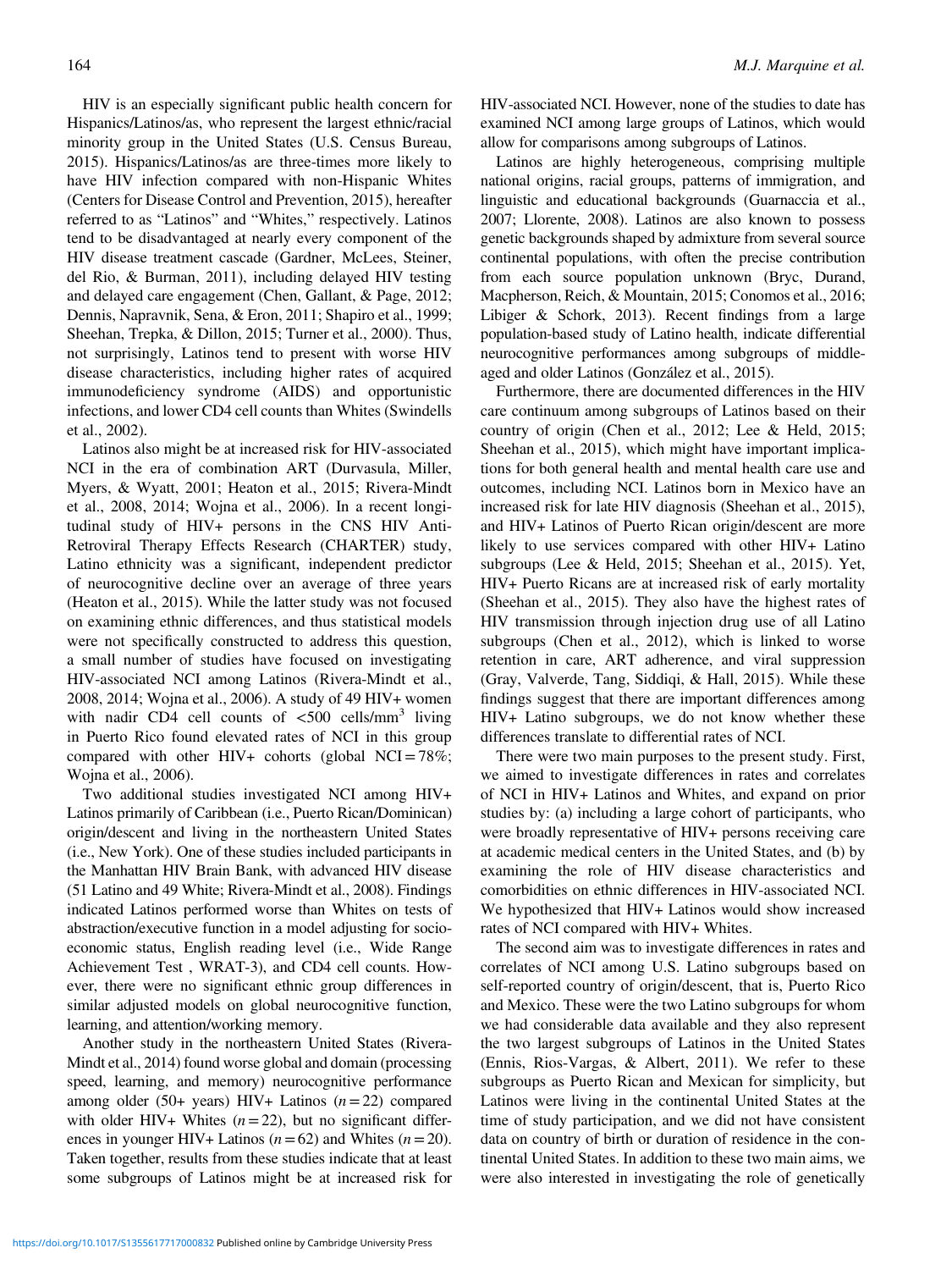defined ancestry on ethnic group differences in NCI among a subgroup of participants with available genetic data. Better characterization of NCI among Latino subgroups is key for the development of targeted, culturally relevant interventions aimed at preventing and/or ameliorating NCI disparities in this large, vulnerable, heterogeneous, and often understudied segment of the U.S. population.

# **METHODS**

### **Participants**

The sample included 794 HIV+ adults (194 Latinos and 600 Whites) who were participants in the CHARTER study (Heaton et al., [2010, 2015\)](#page-11-0), a longitudinal multisite cohort study of HIV+ persons. All participants were fluent in English, as ascertained by participant self-report and determined by study staff. Only baseline data were used for present analyses. Study visits took place between 2002 and 2010, with 98% of study visits occurring by 2007. Inclusion criteria were self-identifying as Latino or White, and having neurocognitive data.

#### Materials and Procedures

Assessments were performed by trained staff, who were certified by the coordinating center (UC San Diego). All data were obtained in compliance with the Helsinki Declaration and Human Research Protections Programs at the study sites.

#### Demographic characteristics

Demographic information (age, years of education, gender, ethnicity/race) was obtained via self-report. Self-reported ethnicity was ascertained following NIH guidelines, which define "Hispanic/Latino" as a person of Mexican, Puerto Rican, Cuban, South or Central American, or other Spanishspeaking culture of origin regardless of race (Office of Management and Budget, [1997](#page-12-0)). Per this methodology, participants were asked whether they were of Spanish/ Hispanic/Latino origin, and provided with the following response options: (1) No, not Spanish/Hispanic/Latino; (2) Yes, Mexican, Mexican American, Chicano; (3) Yes, Puerto Rican; (4) Yes, Cuban; and (5) Yes, Other.

#### Neuromedical evaluation

Participants underwent a comprehensive neuromedical evaluation that included assessment of medical history, structured medical and neurological examinations, and the collection of blood, cerebrospinal fluid (CSF), and urine samples, as described in Heaton and colleagues (2010). Central nervous system (CNS) penetration effectiveness (CPE) was included as an estimate of the degree of CNS penetration of current ART regimen (Letendre, [2011;](#page-11-0) Letendre et al., [2008](#page-11-0)). Neurocognitive comorbidity status was ascertained by pre-established international criteria outlined in Antinori and colleagues [\(2007](#page-10-0)). In short, comorbidity status was based on self-reported history of HIV-related opportunistic CNS conditions and unrelated developmental, psychiatric, and neuromedical confounds, and categorized as incidental, contributing, or confounding.

Details about the procedure and its inter-rater reliability in the CHARTER study are available in Heaton and colleagues (2010). The Veterans Aging Cohort Study (VACS) Index score was computed as described previously (Justice et al., [2012, 2013](#page-11-0)). It is a composite marker of disease severity in HIV, which includes "traditional" HIV biomarkers (current CD4 count and HIV-1 plasma RNA), and non-HIV biomarkers [indicators of renal and liver function, anemia, and hepatitis C virus (HCV) co-infection]. HCV co-infection was ascertained based on HCV serostatus (in 83% of the sample) or self-report.

#### Neurocognitive evaluation

Participants completed a comprehensive neurocognitive battery assessing seven cognitive domains (see Heaton et al., [2010,](#page-11-0) for a list of tests by domain). Raw scores for each test were converted to T-scores adjusting for demographic characteristics (age, education, gender). T-scores were then converted to deficit scores ranging from 0 (no impairment) to 5 (severe impairment). Deficit scores for tests comprising each domain were averaged to compute domain deficit scores. Deficit scores from all tests were averaged to compute Global Deficit Scores that reflect the number and severity of deficits across the entire neurocognitive battery (Carey et al., [2004](#page-10-0)). Presence of domain and global NCIs were defined as domain deficit score  $> .5$  and global deficit score  $\ge .5$ , respectively. Two Processing Speed tests in the battery (i.e., Digit Symbol and Symbol Search from the Wechsler Adult Scale Intelligence Scale-Third Edition; WAIS-II; Wechsler, [1997\)](#page-12-0) have Latino ethnicity-corrected T-scores available (Heaton, Taylor, & Manly, [2002](#page-11-0)), and T-scores on these tests were also examined separately. All other tests did not include adjustments for ethnicity.

## Psychiatric and substance use characteristics

Current (past 30 days) and lifetime histories of major depressive and substance use disorders were evaluated using the computer-assisted Composite International Diagnostic Interview (Wittchen et al., [1991](#page-12-0)), which follows Diagnostic and Statistical Manual-Fourth Edition criteria (American Psychiatric Association, [1994\)](#page-10-0). Substance use disorder was determined as meeting criteria for substance abuse or dependence for alcohol, marijuana, cocaine, hallucinogens, inhalants, methamphetamine, opioids, phencyclidine, sedatives, or other substances. History of injection drug use was ascertained by self-report. Current mood was assessed using the Beck Depression Inventory-II (BDI-II; Beck, Steer, & Brown, [1996](#page-10-0)), and recent substance use was identified via urine toxicology for various substances (i.e., marijuana, cocaine, methamphetamine, amphetamine,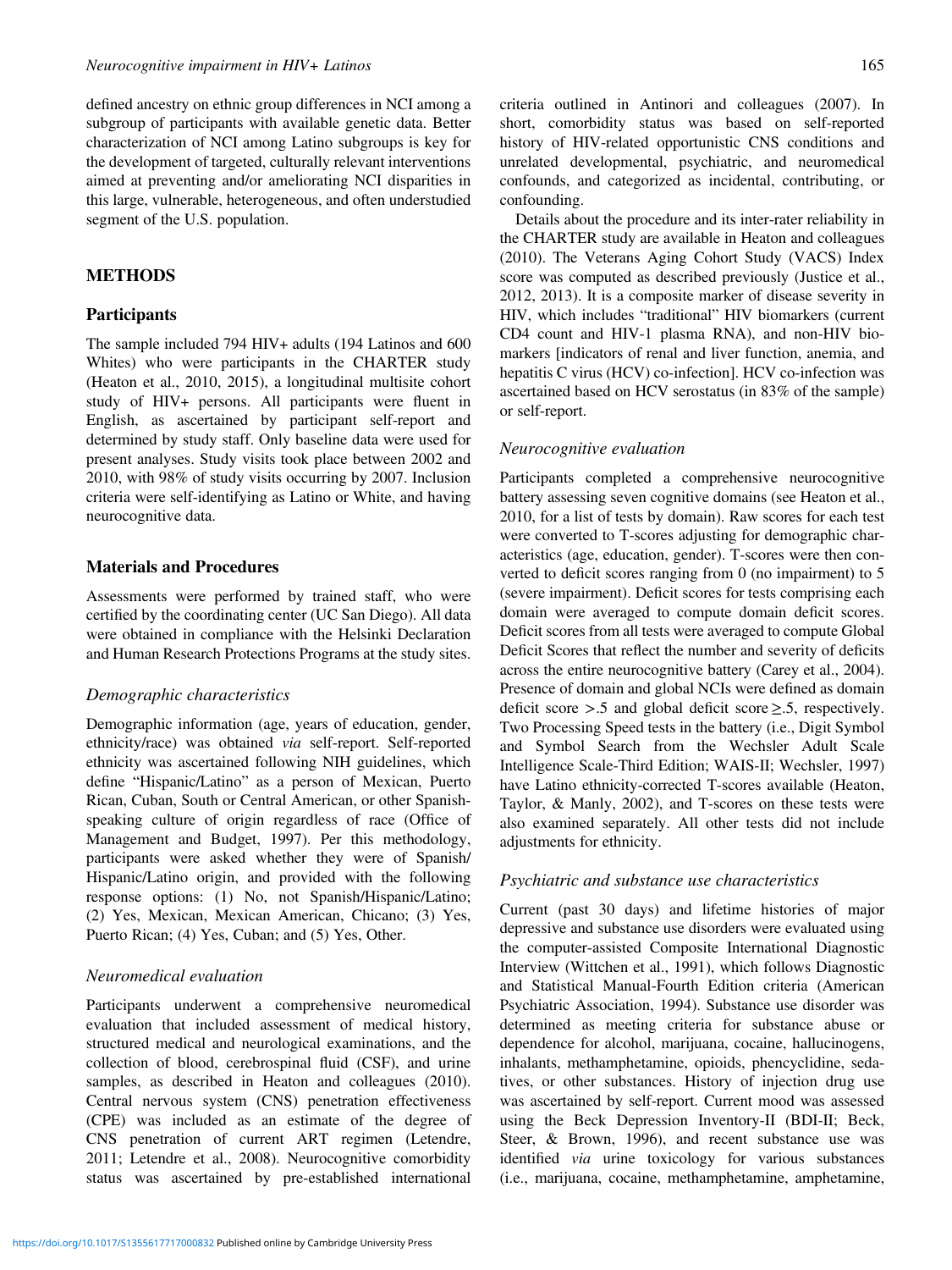barbiturates, benzodiazepines, and phencyclidine) on the day of testing.

# Genotyping and genetic ancestry

Genome-wide genotype information was available on a subset of participants (127 Latinos and 419 Whites) from whom genomic DNA was isolated from whole blood and subjected to genotyping using the Affymetrix Genome-Wide Human SNP Array 6.0 platform (Affymetrix, Inc., Santa Clara, CA). These data were subjected to rigorous quality control analyses with exclusion of variants with less than 95% genotyping efficiency or minor allele frequencies less than 1% in the study population.

To assess genetic ancestry based on genotype information for this subset of participants, the method developed by Libiger and Schork ([2013\)](#page-11-0) was used. Specifically, an ancestry-informative reference panel was constructed by bringing together genotype data from 2513 individuals of known ancestry from 63 populations around the world using several publically available sources (Cann et al., [2002](#page-10-0); International HapMap 3 Consortium et al., [2010](#page-11-0); Nelson et al., [2008;](#page-12-0) Xing et al., [2009\)](#page-12-0). The reference panel was created in a stepwise manner to ensure that the included individuals were not admixed among six major continental populations (African, Central Asian, East Asian, European, Native American, and Oceanic) and that each continental population was represented by a reasonably large number of diverse individuals originating in the relevant continent. The assembled reference panel contained genotype information at 16,433 strand-unambiguous SNPs. These markers exhibited low linkage disequilibrium (r-squared less than 0.1 was observed between 99% of marker pairs), and allele frequency was higher than 1%.

To assess ancestry and admixture proportions a supervised clustering approach implemented in the ADMIXTURE software (Alexander, Novembre, & Lange, [2009](#page-10-0)) probabilistically assigned each participant to six clusters corresponding to the six major continental populations listed above. The genotype profiles of the six populations were defined by the individuals who made up the reference panel. Based on this approach, the degree of ancestry of each participant was determined, effectively quantifying the proportion of their genome that is likely to be derived from each of the six populations (African, Central Asian, East Asian, European, Native American, and Oceanic). Major genetic ancestry was defined as having a genetic ancestry proportion of ≥.5 for a given region. Participants with a hybrid pattern of ancestries (all with frequencies <.5) were assigned to "no single major ancestry."

## Statistical Analyses

To investigate differences between Latinos and Whites, we conducted independent sample *t* tests and Chi-square tests on demographic, HIV disease, medical and psychiatric comorbidity, genetic ancestry, and global and domain NCI by

group. To examine whether differences in rates of NCI might be explained by HIV disease characteristics and comorbidities we ran a logistic regression model on global and domain NCI, including as predictors ethnic group and significant covariates. Covariates examined included HIV disease characteristics, and medical and psychiatric comorbidity [\(Table 1](#page-4-0)). To build the models, we entered covariates that were significantly different by ethnic group at  $p < 0.10$  into a stepwise backward regression models (minimum Akaike information criterion) on global NCI. Variables selected via this method were entered in final multivariable models on global and domain NCI. We also examined the impact of these covariates on ethnic differences in NCI via path analyses (for continuous mediators, see Preacher & Hayes, [2004;](#page-12-0) for categorical mediators, see Imai, Keele, & Tingley, [2010\)](#page-11-0).

To investigate the impact of other HIV-disease characteristics relevant to persons on ART (detectable plasma and CSF RNA, and CPE), we ran a logistic regression model on global NCI within our subset of participants on ART, including significant covariates yielded by the overall model in addition to ART-relevant variables that differed significantly between groups. To examine predictors of global NCI by ethnic group, we first ran univariable analyses investigating the association of each of the HIV disease characteristics and psychiatric and medical comorbidities on global NCI separately by ethnic group. We then ran separate multivariable logistic regression models by ethnic group with predictors being all the variables that were associated with global NCI in univariable analyses at  $p < .10$ . To examine differences and associations among subgroups of Latinos, we conducted similar analyses comparing Puerto Ricans and Mexicans.

To examine whether factors possibly linked to genetic ancestry might explain differences in global NCI by ethnic group (and country of origin/descent) among HIV+ persons, we ran a logistic regression model on global NCI among our subset of participants with available genetic ancestry data, including self-reported ethnic (or country of origin) group and major genetic ancestry as predictors. We also ran separate univariable analyses examining the association of proportion of genetic ancestry from each region with global NCI by ethnic and country of origin group.

# **RESULTS**

## Cohort Characteristics by Ethnic Group

[Table 1](#page-4-0) shows characteristics of the study cohort by ethnic group. Compared with Whites, Latinos were slightly younger, had less formal education, and were more likely to be female. All participants who self-identified as White had a European major genetic ancestry. As expected, there was considerable variability in major genetic ancestry within the self-identified Latino group. Latinos were recruited primarily from sites in New York (NY), San Diego (CA), and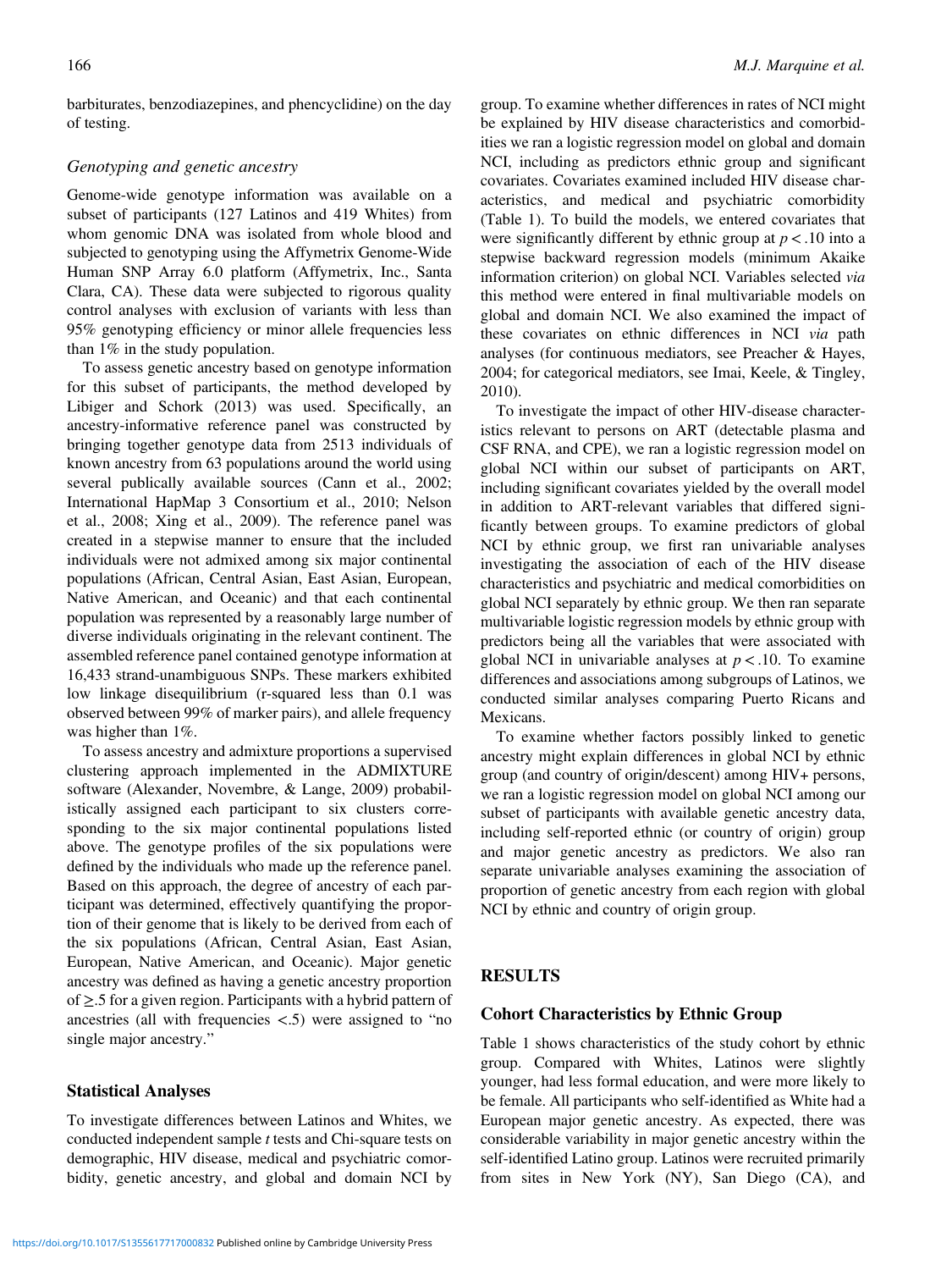<span id="page-4-0"></span>Table 1. Characteristics of the study cohort by ethnic group

| Variable                                             | Whites $(n = 600)$  | Latinos $(n = 194)$ | $p^{\rm a}$ |
|------------------------------------------------------|---------------------|---------------------|-------------|
| Demographics                                         |                     |                     |             |
| Age, $M(SD)$                                         | 43.07 (9.14)        | 41.33 (8.14)        | .012        |
| Education, <i>M(SD)</i>                              | 13.39(2.69)         | 12.50(2.77)         | < .001      |
| Gender, $n$ (%) male                                 | 527 (88)            | 152 (78)            | < 0.01      |
| Major genetic ancestry, $n (\%)^b$                   |                     |                     | < .001      |
| Europe                                               | 419 (100)           | 82 (65)             |             |
| Africa                                               | 0(0)                | 15(12)              |             |
| American Indian                                      | 0(0)                | 5(4)                |             |
| East Asian                                           | 0(0)                | 1(1)                |             |
| No single major ancestry                             | 0(0)                | 24 (19)             |             |
| Study site, $n$ (%)                                  |                     |                     | < 0.01      |
| New York (NY)                                        | 61(10)              | 61 (31)             |             |
| San Diego (CA)                                       | 165(28)             | 55 (28)             |             |
| Galveston (TX)                                       | 99 (17)             | 41(21)              |             |
| Seattle (WA)                                         | 154 (26)            | 22(11)              |             |
| St Louis (MO)                                        | 105(18)             | 9(5)                |             |
| Baltimore (MD)                                       | 16(3)               | 6(3)                |             |
| HIV disease characteristics                          |                     |                     |             |
| AIDS, $n$ $(\%)$                                     | 310 (52)            | 115(61)             | .04         |
| Estimated duration of infection (years),             | 9.44 (6.72)         | 9.99(6.57)          | .32         |
| M(SD)                                                |                     |                     |             |
| Current CD4, median (IQR)                            | 471 (315, 647)      | 402 (258, 585)      | ${<}01$     |
| Nadir CD4, median (IQR)                              | 192 (60, 317)       | 150 (40, 281)       | .04         |
| On ART                                               | 406(69)             | 140 (76)            | .07         |
| % detectable plasma <sup>c</sup>                     | 157 (39)            | 74 (54)             | < 0.01      |
| $%$ detectable $CSFc$                                | 29(9)               | 20(18)              | .02         |
| CNS penetration effectiveness <sup>c</sup> , $M(SD)$ | 7.53(1.90)          | 7.66 (1.89)         | .50         |
| Months exposure to ART, median (IQR)                 | 48.59 (6.67, 96.98) | 59.33 (8.53, 97.05) | .79         |
| VACS Index, median (IQR)                             | 15(7, 24)           | 16(10, 27)          | .08         |
| Comorbidity status, $n$ (%)                          |                     |                     | .11         |
| Incidental                                           | 367(61)             | 100(53)             |             |
| Contributing                                         | 157(26)             | 61 (32)             |             |
| Confounding                                          | 75(13)              | 29(15)              |             |
| HCV co-infection, $n$ (%)                            | 110(18)             | 36(19)              | .90         |
| Psychiatric characteristics, $n$ (%)                 |                     |                     |             |
| Current major depressive disorder                    | 100(17)             | 31 (16)             | .86         |
| Lifetime major depressive disorder                   | 354 (59)            | 97 (51)             | .04         |
| Current any substance use disorder                   | 25(4)               | 7(4)                | .74         |
| Lifetime any substance use disorder                  | 433 (73)            | 128(67)             | .15         |
| Lifetime alcohol use disorder                        | 349 (58)            | 96 (50)             | ${<}.05$    |
| Lifetime cannabis use disorder                       | 129(22)             | 30(16)              | .07         |
| Lifetime other substance use disorder                | 289 (48)            | 101(53)             | .28         |
| Injection drug use ever                              | 160(27)             | 49 (25)             | .70         |
| Urine toxicology positive                            | 76 (13)             | 31 (17)             | $.18\,$     |
| Beck Depression Inventory, $M(SD)$                   | 14.93 (11.19)       | 14.10 (9.88)        | .33         |

Note. CSF = cerebrospinal fluid; CNS = central nervous system; IQR = interquartile range; HCV = hepatitis C virus; VACS = Veterans Aging Cohort Study.

<sup>a</sup>Based on independent sample t-tests and Chi-Square tests.

b Major genetic ancestry refers to having a genetic ancestry proportion of ≥ .5 for a given region (Africa, Europe, America, East Asia, Central Asia, and Oceania), with participants that have all frequencies <.5 being assigned to "no single major ancestry"; Whites: n= 419; Latinos:  $n=127$ .

<sup>c</sup>Among those on ART (antiretroviral therapy).

Galveston (TX). Latinos were more likely to have AIDS, had lower nadir and current CD4 cell counts, and among those on ART, were more likely to have detectable HIV RNA in plasma and CSF (failure of viral suppression on ART). There were no significant differences on other HIV disease characteristics or overall comorbidity ratings, except for a trend for higher VACS Index scores (indicative of worse health) among Latinos. Regarding psychiatric characteristics, Latinos were somewhat less likely to have a lifetime history of major depressive and alcohol use disorders.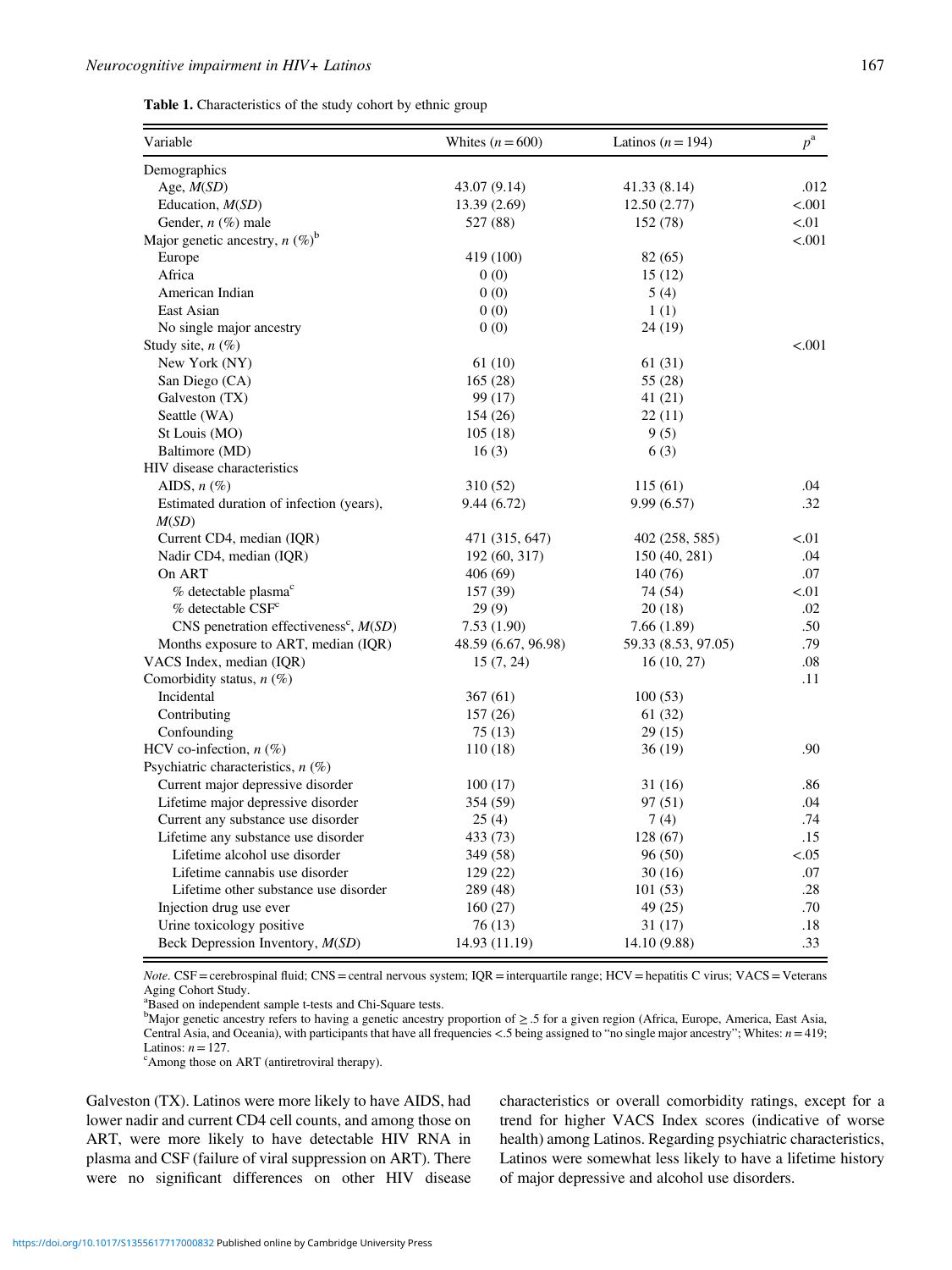

Fig. 1. Rates of global and domain neurocognitive impairment among HIV+ Latinos and Whites.  $* p < .01; ** p < .001$ .

## Neurocognitive Impairment by Ethnic Group

Figure 1 shows results from ethnic group comparisons on global and domain NCI. In unadjusted analyses, Latinos had higher rates of global NCI than Whites [odds ratio  $(OR)$  = 1.61; confidence interval  $(CI) = 1.16-2.23$ ;  $p < .01$ ). Within neurocognitive domains, Latinos had higher rates of NCI on executive function, working memory, learning and memory/ delayed recall, and speed of information processing.

HIV disease characteristics and medical and psychiatric comorbidities, which were significantly different by ethnic group at  $p < 0.10$  (see [Table 1](#page-4-0)), were entered into a backward stepwise regression model on global NCI along with ethnicity. This method selected current and nadir CD4, and the VACS Index as significant covariates. After including these variables, ethnic differences in global NCI remained significant (OR = 1.59; 95% CI = 1.13–2.23;  $p < .01$ ). Path analyses showed nadir CD4 (indirect effect  $= 0.049$ ; 95%  $CI = 0.006 - 0.121$  was the only significant partial mediator.

Multivariable models adjusting for significant covariates on neurocognitive domains, revealed that ethnic group differences were significant for executive function  $(OR = 1.54;$ 95% CI = 1.10–2.15;  $p = .01$ ), working memory (OR = 1.98; 95% CI = 1.39–2.81;  $p < .001$ ), learning (OR = 1.49; 95%)  $CI = 1.07-2.09$ ;  $p = .02$ ), and delayed recall (OR = 1.44; 95%)  $CI = 1.03-2.03$ ;  $p = .03$ ), but not for speed of information processing  $(OR = 1.40; 95\% \text{ CI} = 0.96-2.02; p = .08).$ Within the subset of participants on ART, unadjusted models showed increased rates of NCI among Latinos than Whites  $(OR = 1.92; 95\% \text{ CI} = 1.30-2.85; p < .001)$ . A model including significant covariates identified by the overall model, in addition to detectable plasma and CSF RNA, again revealed increased rates of global NCI among Latinos than Whites (OR = 1.80; 95% CI = 1.14–2.85;  $p = .01$ ).

## Correlates of NCI by Ethnic Group

Among Latinos, results from univariable models showed that lower nadir CD4, being on ART, and increased comorbidity

status were all significant predictors of global NCI ( $p < .001$ ). Results from a multivariable model showed that being on ART (ON–OFF: OR = 2.30; 95% CI = 1.02–5.35;  $p = .04$ ) and comorbidity status (confounding-incidental:  $OR = 7.77$ ; 95% CI = 2.86–25.29;  $p < .001$ ; contributing-incidental; OR = 3.21; 95% CI = 1.61–6.61;  $p < .001$ ) were both significant independent predictors of increased risk for global NCI among Latinos.

Among Whites, univariable analyses showed that AIDS, lower nadir CD4, more months of ART exposure, increased comorbidity status, and depressed mood (BDI scores) were significantly associated with global NCI ( $p < .01$ ). In a multivariable model, comorbidity status was the only significant predictor of increased risk of global NCI among Whites (confounding-incidental:  $OR = 10.45$ ; 95%  $CI = 5.69 - 20.41$ ;  $p < .001$ ; contributing-incidental: OR = 2.81; 95% CI = 1.89–4.19;  $p < .001$ ; confounding-contributing: OR = 3.72; 95% CI = 1.94–7.48;  $p < .001$ ).

# Differences Among Subgroups of Latinos by Country of Origin/Descent

There was considerable heterogeneity within our Latino group in regards to self-reported country of origin/descent (79 Mexican, 60 Puerto Rican, 6 Cuban, 18 South or Central American, 29 from another Spanish culture or origin, and 2 did not respond). Analyses comparing Puerto Ricans and Mexicans [\(Table 2](#page-6-0)) showed that Puerto Ricans were significantly older and more likely to be female. A majority of individuals in both groups had a European major genetic ancestry, but Puerto Ricans were somewhat more likely to have African as their major genetic ancestry, and Mexicans were more likely to have no single major genetic ancestry.

Most Puerto Ricans were tested in New York, and most Mexicans were tested in San Diego and Galveston [\(Table 2](#page-6-0)). Puerto Ricans had longer duration of infection and more months of exposure to ARTs. Among those on ARTs, Puerto Ricans also were more likely to have detectable HIV RNA in CSF (i.e., failure to suppress HIV replication in the CNS). Furthermore, Puerto Ricans had higher VACS Index scores and were more likely to have contributing and confounding comorbidity ratings (as compared with incidental) than Mexicans. Puerto Ricans were also more likely to test positive for illicit substances on the date of testing based on urine toxicology.

As [Figure 2](#page-7-0) shows, Puerto Ricans had significantly higher rates of global NCI than Mexicans, and this difference was primarily driven by the domains of learning and memory/ delayed recall (with significant differences for both verbal and visual tests of learning/recall,  $ps < .05$ ).

HIV disease characteristics, and medical and psychiatric comorbidities which were significantly different by country of origin group at  $p < 0.10$  (see [Table 2\)](#page-6-0) were entered into a backward stepwise regression model on global NCI as predictors along with country of origin. This method selected ART and comorbidity status as covariates. Multivariable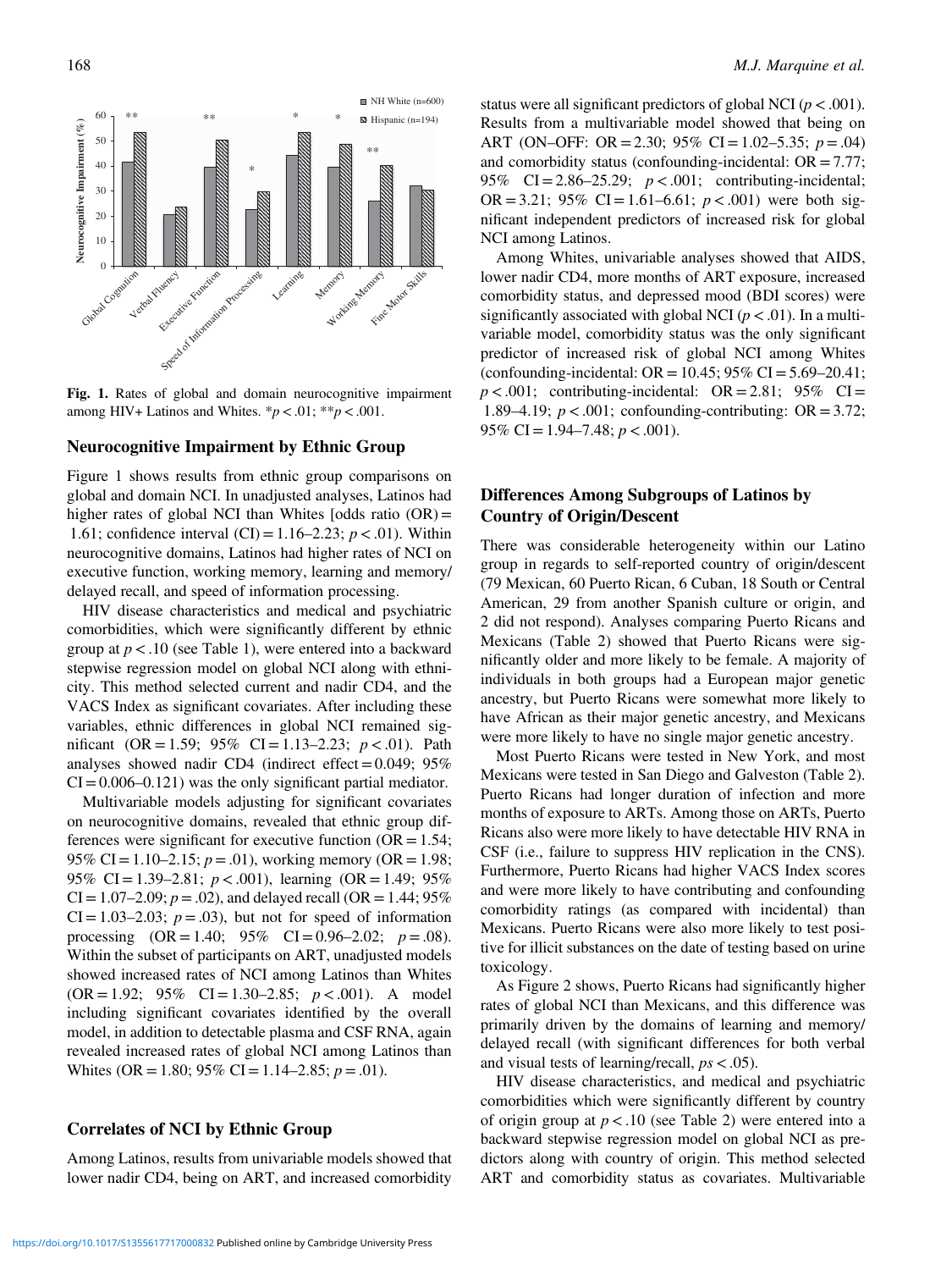<span id="page-6-0"></span>

|                                                      | Mexican<br>$(n=79)$ | Puerto Rican<br>$(n=60)$ | $p$ -Value <sup>a</sup> |
|------------------------------------------------------|---------------------|--------------------------|-------------------------|
|                                                      |                     |                          |                         |
| Demographics                                         |                     |                          |                         |
| Age, $M(SD)$                                         | 40.15 (8.48)        | 43.87 (6.95)             | < 0.01                  |
| Education, M(SD)                                     | 12.27(2.55)         | 11.98 (2.68)             | .51                     |
| Gender, $n$ (%) male                                 | 69 (87)             | 37(62)                   | < .001                  |
| Major genetic ancestry, $n (\%)^b$                   |                     |                          | .03                     |
| Europe                                               | 41 (66)             | 23 (70)                  |                         |
| Africa                                               | 2(3)                | 6(18)                    |                         |
| American Indian                                      | 3(5)                | 0(0)                     |                         |
| East Asian                                           | 1(2)                | 0(0)                     | $\frac{1}{1}$           |
| No single major ancestry                             | 15(24)              | 4(12)                    |                         |
| Study site, $n$ (%)                                  |                     |                          | < .001                  |
| New York (NY)                                        | 2(3)                | 47 (78)                  |                         |
| San Diego (CA)                                       | 36(46)              | 5(8)                     |                         |
| Galveston (TX)                                       | 26(33)              | 1(2)                     |                         |
| Seattle (WA)                                         | 10(13)              | 3(5)                     |                         |
| St Louis (MO)                                        | 4(5)                | 2(3)                     |                         |
| Baltimore (MD)                                       | 1(1)                | 2(3)                     |                         |
| HIV disease characteristics                          |                     |                          |                         |
| AIDS, $n$ $(\%)$                                     | 47 (59)             | 38(63)                   | .65                     |
| Estimated duration of infection (years),             | 8.56(6.53)          | 12.57 (4.99)             | < .001                  |
| M(SD)                                                |                     |                          |                         |
| Current CD4, median (IQR)                            | 416 (274, 588)      | 394 (254, 506)           | .40                     |
| Nadir CD4, median (IQR)                              | 171 (47, 279)       | 145 (25, 258)            | .36                     |
| On ART                                               | 55 (71)             | 48 (84)                  | .06                     |
| $n$ (%) detectable plasma <sup>c</sup>               | 26(48)              | 26(54)                   | .54                     |
| $n$ (%) detectable CSF <sup>c</sup>                  | 6(12)               | 11(34)                   | .03                     |
| CNS penetration effectiveness <sup>c</sup> , $M(SD)$ | 7.38 (1.57)         | 7.80(2.69)               | .34                     |
| Months exposure to ART, median (IQR)                 | 50.71 (46.97)       | 73.50 (47.63)            | < 01                    |
| VACS Index, median (IQR)                             | 13(7, 22)           | 22 (12, 37)              | < 01                    |
| Comorbidity status, $n$ (%)                          |                     |                          | < 01                    |
| Incidental                                           | 48 (61)             | 22(37)                   |                         |
| Contributing                                         | 25(32)              | 24 (40)                  |                         |
| Confounding                                          | 6(8)                | 14(23)                   |                         |
| HCV co-infection, $n$ (%)                            | 14(18)              | 16(27)                   | .21                     |
| Psychiatric characteristics, $n$ (%)                 |                     |                          |                         |
| Current major depressive disorder                    | 13(17)              | 10(17)                   | .97                     |
| Lifetime major depressive disorder                   | 42 (54)             | 29 (49)                  | .59                     |
| Current any substance use disorder                   | 5(6)                | 2(3)                     | .42                     |
| Lifetime any substance use disorder                  | 56 (72)             | 38 (64)                  | .33                     |
| Lifetime alcohol use disorder                        | 46 (59)             | 26(44)                   | .08                     |
| Lifetime cannabis use disorder                       | 11(14)              | 11(19)                   | .47                     |
| Lifetime other substance use disorder                | 41 (53)             | 30(51)                   | .84                     |
| Injection drug use ever                              | 25(32)              | 11(18)                   | .07                     |
| Urine toxicology positive                            | 5(7)                | 16(27)                   | < 01                    |
| Beck Depression Inventory, M(SD)                     | 14.00 (9.62)        | 13.93 (9.45)             | .97                     |

Note. HIV = human immunodeficiency virus; AIDS = acquired immunodeficiency syndrome; ART = antiretroviral therapy; IQR = interquartile range; CSF=cerebrospinal fluid; CNS=central nervous system; HCV=hepatitis C virus; VACS=Veterans Aging Cohort Study.

<sup>a</sup>Based on independent sample t-tests and Chi-Square or Fisher's exact tests.

Major genetic ancestry refers to having a genetic ancestry proportion of ≥ .5 for a given region (Africa, Europe, America, East Asia, Central Asia, and Oceania), with participants that have all frequencies <.5 being assigned to "no single major ancestry"; Mexican: n= 62; Puerto Rican:  $n=33$ .

Among those on ART (antiretroviral therapy).

models adjusting for these variables, continued to show a significant effect of country of origin on global NCI (Puerto Ricans-Mexicans: OR = 2.40; 95% CI = 1.11–5.29;  $p = .03$ ), as well as learning and memory/delayed recall (Puerto Ricans-Mexicans: Learning, OR = 3.09; 95% CI = 1.44–6.81;  $p < .01$ ; Memory, OR = 2.22; 95% CI = 1.06–4.71;  $p = .03$ ).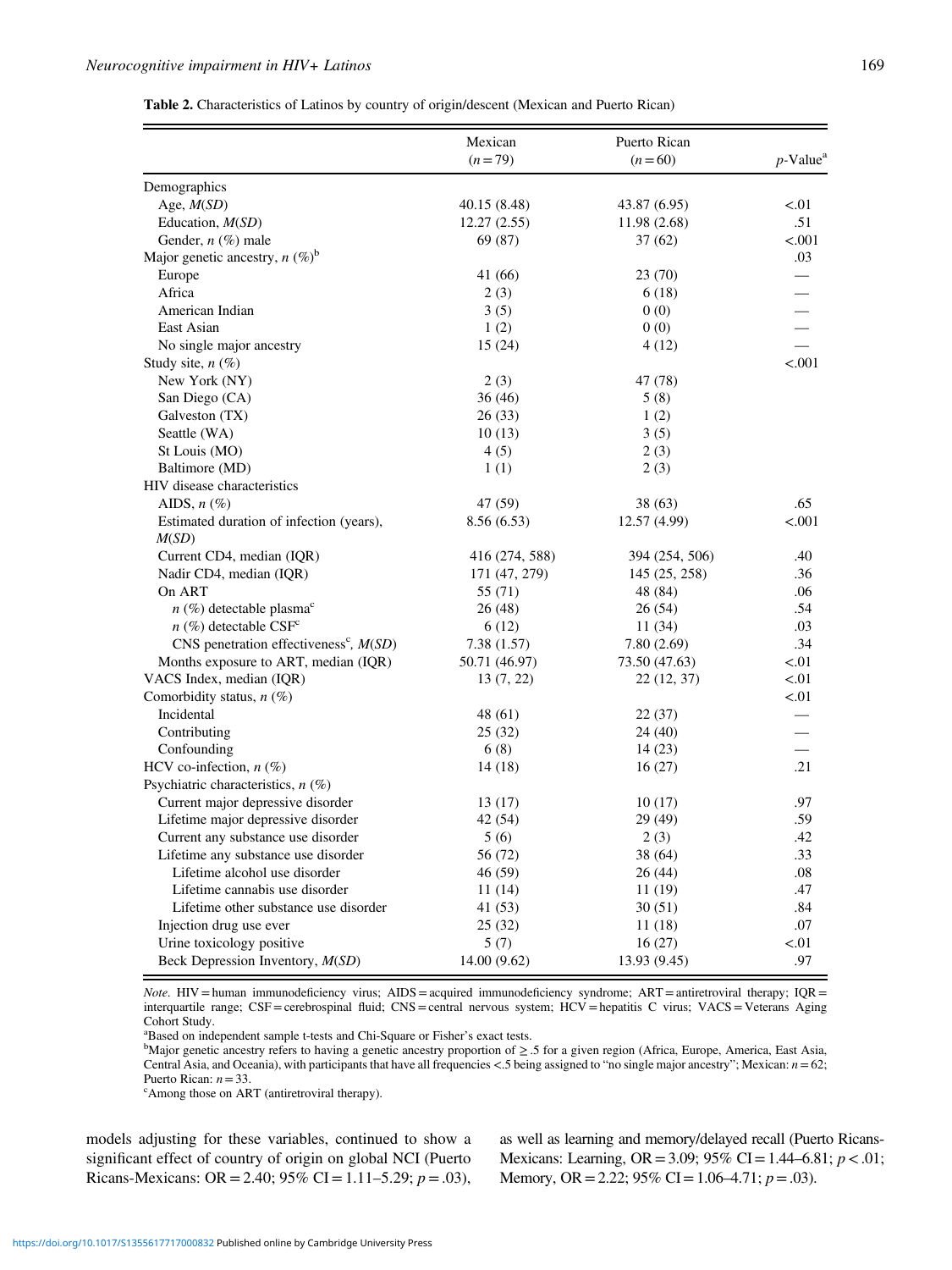<span id="page-7-0"></span>

Fig. 2. Rates of global and domain neurocognitive impairment by Latino group (Mexican and Puerto Rican origin/descent).  $**p* < .01$   $**p* < .001$ .

Path analyses on global NCI, showed that comorbidity status was the only significant partial mediator of differences associated with country of origin (indirect effect  $=0.07; 95\%$  $CI = 0.02 - 0.15$ ;  $p = .02$ ). Multivariable regression analyses on global NCI within the subset of participants on ART, adjusting for comorbidity status and detectable CSF RNA, also showed a significant effect of group (Puerto Ricans-Mexicans: OR = 3.10; 95% CI = 1.08–9.92;  $p = .04$ ).

Regarding predictors of NCI among Puerto Ricans, being on ART and increased comorbidity status were significantly associated with NCI in univariable analyses. In a multivariable model, being on ART (OR =  $9.71$ ;  $95\%$  CI =  $1.78-$ 71.09;  $p < .001$ ) and comorbidity status (confounding-incidental: OR = 13.39; 95% CI = 1.86–290.95;  $p = .02$ ; contributing-incidental:  $OR = 5.89; 95\% \text{ CI} = 1.35-35.34;$  $p = .02$ ) were both significant independent predictors of NCI.

Among Mexicans, univariable analyses showed that lower nadir CD4 and increased comorbidity status were significant predictors of global NCI. In multivariable analyses, both lower nadir CD4 (OR/100 units =  $0.75$ ; 95% CI =  $0.53-1.00$ ;  $p = .05$ ), and comorbidity status were marginally associated with global NCI (confounding-incidental:  $OR = 7.01$ ; 95%  $CI = 1.00-141.7$ ;  $p = .05$ ), but with a high ORs.

# Association of Genetic Ancestry and Self-Reported Ethnicity or Country of Origin/Descent to NCI

Stratified analyses by ethnic group showed there were no significant differences between the samples with and without genetic data on demographic variables (age, gender, education). Among participants with genetic ancestry data, a multivariable model in the overall sample on global NCI showed a significant effect of ethnicity (Latino-White:  $OR = 1.65$ ; 95%  $CI = 1.02-2.66$ ;  $p = .04$ ) and no significant effect of genetic ancestry  $(p = .45)$ . Separate univariable analyses by ethnic group showed proportions of European, African, or

American Indian genetic ancestry were not significantly associated with NCI in Latinos ( $ps = .59, .68, .46,$  respectively) or in Whites ( $ps = .47, .12, .85$ , respectively).

A multivariable analysis on global NCI among our subset of Mexicans and Puerto Ricans with available genetic ancestry data yielded a significant effect of country of origin/ descent (Puerto Ricans-Mexicans:  $OR = 3.08$ ;  $95\%$  CI = 1.23–8.27;  $p = .02$ ) and a significant overall effect of major genetic ancestry  $(p = .02)$ . Specifically, the group with No single major ancestry had marginally higher rates of NCI than the European major ancestry group ( $OR = 2.65$ ; 95%  $CI =$ 0.89–8.70;  $p = .08$ ), who, in turn, had marginally higher rates of NCI than those with another major ancestry (African, American, or East Asian combined;  $OR = 3.83$ ; 95%  $CI =$ 0.97–19.72;  $p = .06$ ; with significant differences between this latter group and the No single major ancestry group  $(p < .01)$ . Separate univariable analyses by country of origin group showed proportions of European, African, or American Indian genetic ancestry were not significantly associated with NCI in Puerto Ricans ( $ps = .64, .67, .24$ , respectively) or Mexicans ( $ps = .70, .71, .12$ , respectively).

## Secondary Analyses

# Subgroup of Whites matched to Latinos on demographics

To further control for differences in age, education and gender between ethnic groups, in exploratory analyses, we selected a subset of Whites  $(n = 194)$  who were one-to-one matched with Latinos on age  $(\pm 5 \text{ years})$ , education  $(\pm 2 \text{ year})$ years), and gender (all but one participant were matched on gender), and re-ran all core analyses. Latinos had higher rates of global NCI than the matched White group, as well as higher rates of NCI in the domains of learning, delayed recall and working memory. Results of analyses adjusting for significant covariates in this matched subset of participants (nadir CD4 and alcohol use disorder) on global and domain NCI yielded comparable findings to those of the overall cohort (i.e., while  $p$  values only approached significance in some cases, OR were similar or higher).

We also compared Mexicans and Puerto Ricans to their respective matched group of Whites on global and domain T-scores. [Figure 3](#page-8-0) shows Cohen's d effect sizes for these comparisons. For Puerto Ricans, there were medium-to-large effect sizes for global neurocognition, which appeared to be driven primarily by large effect sizes in learning and memory, and small-to-medium effects on verbal fluency, speed of information processing, executive function and working memory. For Mexicans, there were small-to-medium effect sizes on executive function and working memory.

## Norms with ethnicity corrections

For both components of the Processing Speed Index of the WAIS-III (Digit Symbol Coding and Symbol Search subtests; Heaton et al., [2002](#page-11-0)) we had normative data for English-speaking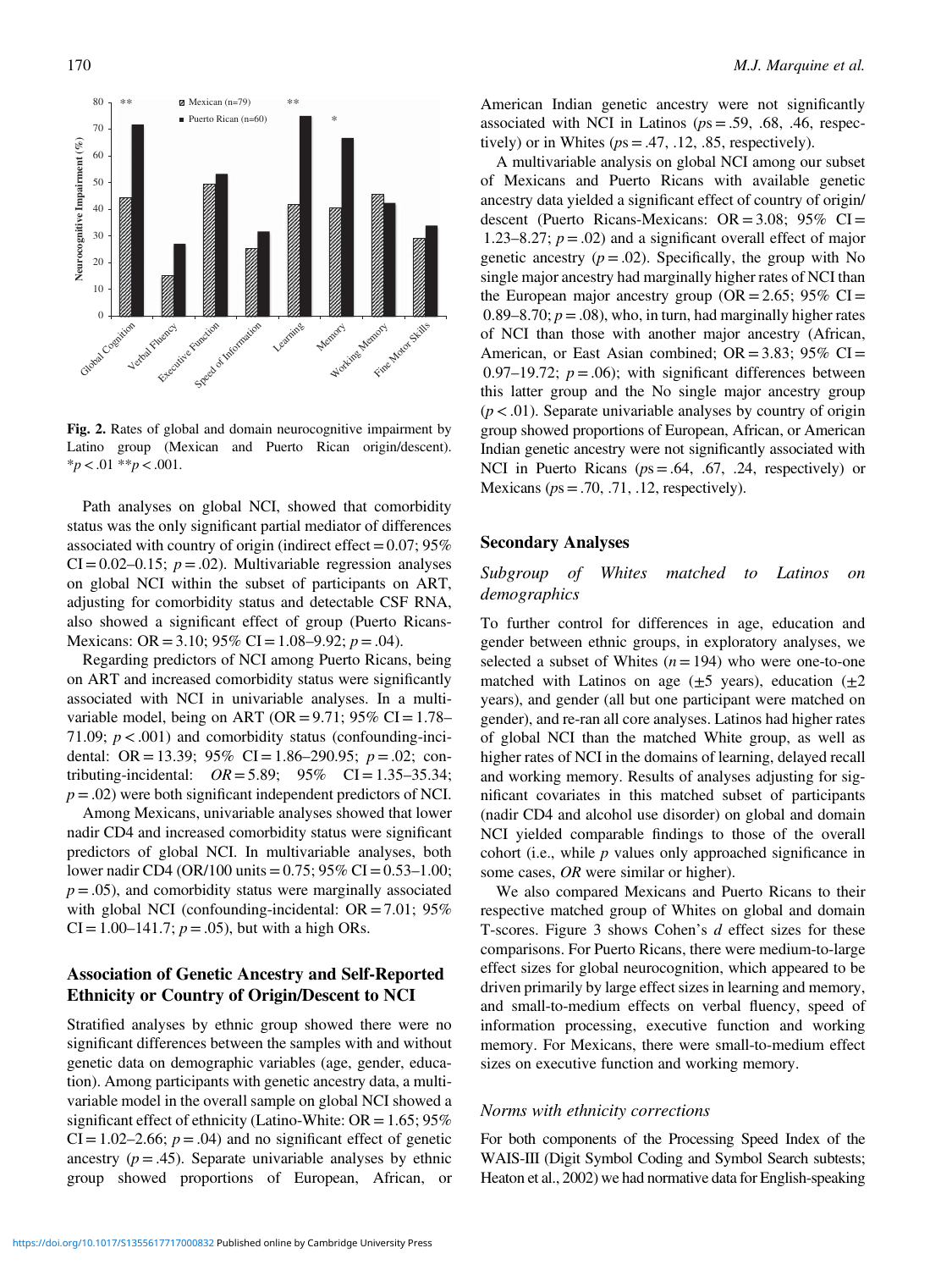<span id="page-8-0"></span>

Fig. 3. Effect sizes on global and domain neurocognitive function (T-scores) by subgroup of Latinos (i.e., Mexicans,  $n = 79$ ; and Puerto Ricans,  $n = 60$ ) compared with their respective matched subgroups of non-Latino Whites (matched on age, gender, and education). Positive effect sizes indicate worse performance among Latino subgroups. Effect sizes: 0.20=small;  $0.50 =$  medium;  $0.80 =$ large (Cohen, [1988](#page-10-0)).

Latinos living in the United States. To explore whether group differences might be attributed to a lack of appropriate norms, we ran a linear regression model on the average adjusted T-scores of the subtests comprising the Processing Speed Index (with Whites as the reference group). Results again showed a significant effect of group,  $F(2,793) = 2.77$ ,  $p = .04$ , and indicated that these group differences were primarily driven by Puerto Ricans performing significantly lower than Whites significant effect of group,  $F(2, 995)$  =<br>cated that these group differences w<br>Puerto Ricans performing significan<br>(*Estimate* = -2.96; *SE* = 1.39; *p* = .03).

## Impact of study site

Because of the distribution of Latinos in the United States and location of the study sites, ethnicity and country or origin/ descent were highly confounded with study site [\(Tables 1](#page-4-0) and [2\)](#page-6-0). We explored the potential effect of study site by running a multivariable model on NCI with predictors being ethnicity and study site among participants tested at sites with reasonable numbers of Whites and Latinos (i.e., San Diego, New York, Galveston, and Seattle;  $n = 658$ ). The model showed significant independent effects of ethnicity ( $p = .015$ ) and site  $(p < .001)$ . Given that none of the sites had adequate numbers of both Mexicans and Puerto Ricans, we were unable to run comparable analyses among Latino subgroups. Instead, we ran separate chi-square tests on NCI, comparing Mexicans and Whites in San Diego (Mexicans:  $n = 36$ ; NCI = 47%; Whites:  $n = 165$ ; NCI = 32%;  $p = .09$ ) and Puerto Ricans and Whites in New York (Puerto Ricans:  $n = 47$ ; NCI = 79%; Whites:  $n = 61$ ; NCI = 54%;  $p = .007$ ).

## DISCUSSION

Present findings support that HIV+ Latinos receiving care at academic medical centers in the United States are at increased

risk for concurrent NCI compared with their White counterparts. This study also highlights that there are important differences among Latino subgroups, and one relevant way in which Latinos differ is their country of origin/descent. In the present study of HIV+ persons, Latinos of Puerto Rican origin/descent showed significantly increased rates of NCI compared with those of Mexican origin/descent.

Our results are consistent with findings of two prior studies (Rivera-Mindt et al., [2008;](#page-12-0) Wojna et al., [2006](#page-12-0)), which indicated increased rates of global or domain NCI in HIV+ Latinos of primarily Caribbean descent and with advanced HIV disease. Somewhat inconsistent with present findings, another study (Rivera-Mindt et al., [2014\)](#page-12-0) found rates of NCI were not significantly different among HIV+ Latinos and Whites younger than 50 years of age. Non-significant findings in this prior study might have been partly due to the relatively small sample sizes (Whites:  $n = 20$ ; Latinos:  $n = 68$ ), particularly given that there were small to medium effect sizes (as measured by Cohen's  $d$ ) on the domains of verbal fluency, attention/working memory, learning, and fine motor skills, and a medium effect size on executive function. In addition, 20% of the present sample was 50 years or older, and this prior study (Rivera-Mindt et al., [2014](#page-12-0)) found significantly increased rates of NCI among older (50+ years old) HIV+ Latinos than older HIV+ Whites. This suggests that the differences observed in the present study, might be exacerbated in older cohorts.

Ethnic differences on NCI were evident across the domains of executive function, working memory, speed of information processing, learning, and recall, with no significant differences on verbal fluency and fine motor skills. Most of the neurocognitive domains in which there were significant ethnic differences (with the exception of speed of information processing) are among the most commonly impacted by HIV in the combination ART era (Heaton et al., [2011\)](#page-11-0), and are linked with problems in everyday functioning in HIV+ persons (Heaton et al., [2004\)](#page-11-0). This underscores the potential significance of our findings for the daily lives of HIV+ Latinos.

In addition to having different rates of NCI, ethnic groups differed in several other factors, including HIV-disease and non HIV-disease characteristics. Consistent with prior findings (Swindells et al., [2002\)](#page-12-0), Latinos in our study showed worse HIV disease burden than Whites, both in terms of historical and current HIV disease characteristics. While lower nadir CD4 among Latinos significantly accounted for some of the ethnic differences in NCI, differences in NCI were still significant in adjusted models. This suggests that other psychosocial (e.g., acculturation, socioeconomic status, healthcare access, health behaviors) and biomedical factors of particular relevance among Latinos living with HIV need to be considered.

As HIV+ persons are living longer, HIV has become a complex disease with multiple causes of morbidity. While there were no significant ethnic group differences on comorbidity status, there was a trend for Latinos to have higher VACS Index scores. Additionally, comorbidity status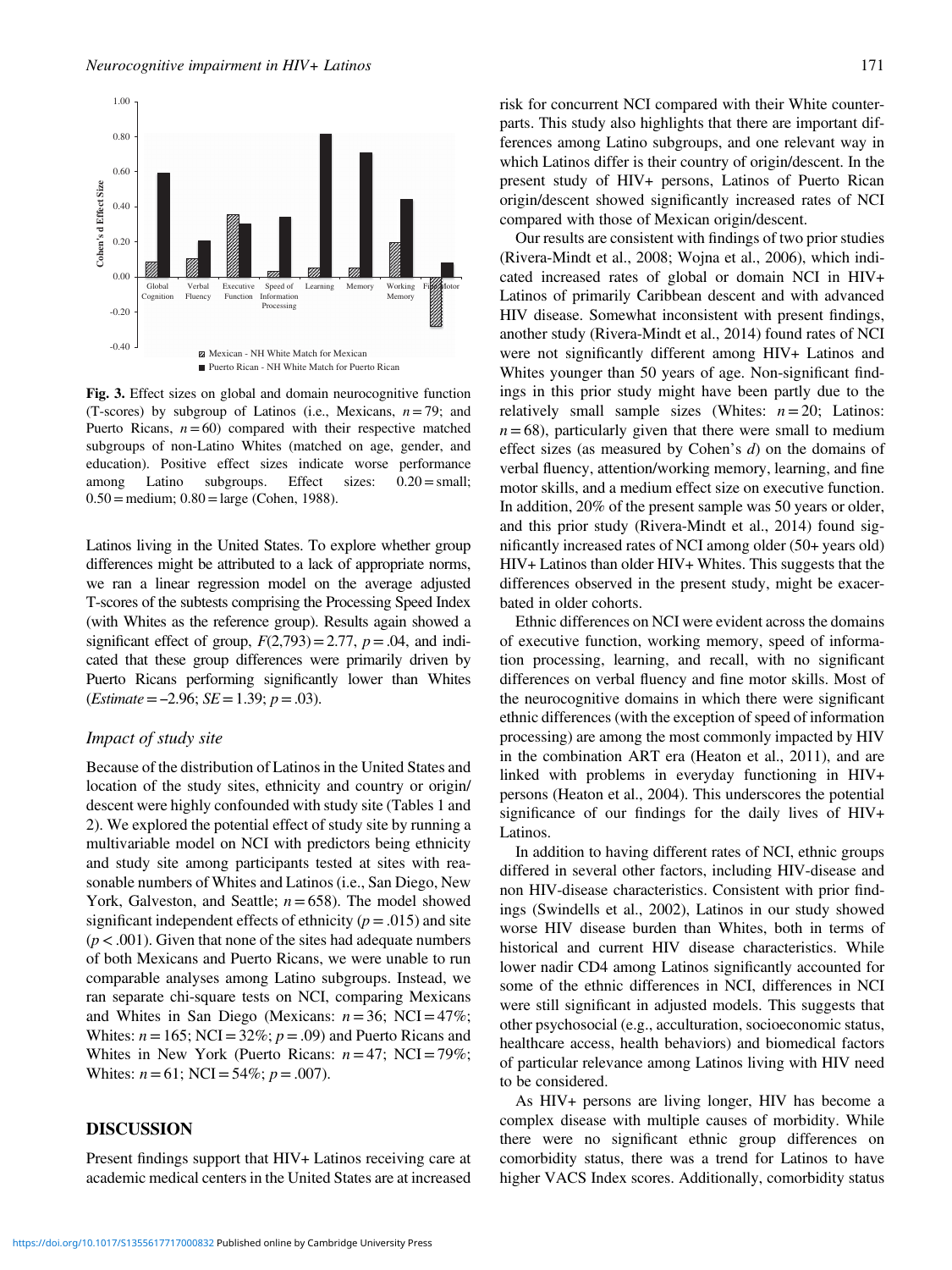was among the most important predictors of NCI, both in Whites and Latinos, indicating that there might be certain specific comorbidities worth investigating in more detail. One such factor might be metabolic syndrome (Grundy et al., [2004\)](#page-11-0), which is highest among Latinos (Aguilar, Bhuket, Torres, Liu, & Wong, [2015](#page-10-0); Ford, Giles, & Dietz, [2002](#page-11-0); Heiss et al., [2014\)](#page-11-0) and has been linked to HIV-associated NCI (Fabbiani et al., [2013;](#page-11-0) McCutchan et al., [2012](#page-12-0)).

We did not have an HIV-uninfected comparison group, and most of the tests did not have norms available that adjusted for Latino ethnicity. Thus, we cannot rule out that some of the ethnic differences observed in this study of HIV+ persons might be observed in the non HIV-infected population. In the present study, however, group comparisons on neurocognitive tests that do have normative adjustments for Latino ethnicity yielded comparable findings to those in the overall battery of tests. This, together with the findings that significant ethnic differences were observed on neurocognitive domains that are most commonly impacted by HIV, that nadir CD4 partially mediated ethnic differenced in NCI, and that NCI within our Latino group(s) was associated with multiple indicators of HIV disease severity, supports the notion that these group differences are, at least partly, HIVrelated. Consistently, a large longitudinal study using data on the CHARTER cohort (Heaton et al., [2015\)](#page-11-0), found that Latino ethnicity was an independent predictor of HIVassociated neurocognitive decline.

In line with prior studies among HIV+ persons (Sheehan et al., [2015](#page-12-0)), we found Puerto Ricans fared worse than Mexicans on HIV-disease burden, comorbidity status and injection drug use. They were also significantly more likely to show global NCI than Mexicans, with these differences being primarily driven by differential rates of NCI in the domains of learning and delayed recall. Findings showing worse NCI among Puerto Ricans than Mexicans in this study are also consistent with other reports indicating worse health outcomes (Velasco-Mondragon, Jimenez, Palladino-Davis, Davis, & Escamilla-Cejudo, [2016](#page-12-0)), and worse neurocognitive performance (González et al., [2015](#page-11-0)) among Puerto Ricans than other Latino subgroups living in the United States

While there might be behavioral factors related to healthcare use and adherence that might impact several health outcomes, there might also be some disease-specific genetic/ biomedical vulnerabilities that help explain these disparities. In the present study, there is some indication that both biomedical and behavioral factors might be playing a role. Comorbidity status partially mediated differences in NCI among Latino subgroups, and was a key predictor of NCI in all groups, again highlighting the importance of investigating comorbidities in future studies. Of interest, Puerto Ricans are the subgroup of Latinos with the highest rates of metabolic syndrome (Heiss et al., [2014](#page-11-0)), and, as mentioned above, metabolic syndrome has been linked to HIV-associated NCI.

Additionally, among Puerto Ricans, being on ART conferred an increased risk for NCI. Being on ART is at least partly a marker of worse disease status, such that those who present to clinic with worse HIV-disease status are more

likely to be prescribed ART. The fact that this factor was associated with NCI among Puerto Ricans, but not other groups in multivariable analyses, might be related to worse HIV-adherence among Puerto Ricans (Robbins et al., [2012](#page-12-0)). Consistent with this, among those on ART, Puerto Ricans were more likely to have detectable CSF HIV RNA. Regarding Mexicans, nadir CD4 also was an independent predictor of NCI, which is consistent with prior studies of HIV-associated NCI (Ellis et al., [2011\)](#page-11-0) and underscores the importance of early HIV treatment and testing in this group.

In light of prior evidence showing greater NCI risk among HIV+ females than males (Kabuba, Menon, Franklin, Heaton, & Hestad, [2016](#page-11-0)), it is worth noting that there was a higher percentage of females among Puerto Ricans than Mexicans. However, findings on the association between gender and HIV-associated NCI are inconsistent (Faílde-Garrido, Rodriguez Alvarez, & Simón-López, [2008;](#page-11-0) Heaton et al., [2011, 2015](#page-11-0)), and given our methodological approach, it is unlikely that NCI differences between Latino subgroups were accounted for by differential gender composition. Because of the small number of females (Mexican:  $n = 10$ ; Puerto Rican:  $n = 23$ ), we were unable to investigate gender differences in great detail, and it would be important for future studies to do so.

A unique aspect of the present study was the use of genomic data to characterize the genetic ancestry of self-reported ethnic groups. Present findings did not find a significant impact of genetic ancestry on NCI by ethnic or country of origin groups. Yet, genetic ancestry was a significant independent contributor to NCI among Latino subgroups in addition to country of origin/descent. Future larger studies investigating genetic markers of diseases that might contribute to HIV-associated NCI and be more common among subgroups of Latinos, might be key for elucidating the types of exposures that might contribute to ethnic differences in NCI.

Another important aspect of the present study concerns geographic differences in the distribution of the study groups, and the impact of geographic site on NCI. Latino/a ethnicity and country of origin both traveled with study site, which is consistent with U.S. Census Bureau data on the geographic distribution of Latinos in the United States (Ennis et al., [2011\)](#page-11-0). In the present study, study site did not appear to fully explain differences in rates of NCI among Latinos and Whites. Furthermore, we found a 15% increase in rates of NCI in Mexicans compared with Whites in San Diego and a 25% increase in rates of NCI in Puerto Ricans compared with Whites in New York.

While the difference in NCI between Mexicans and Whites was not statistically different, at least partly because of the smaller sample sizes, overall these findings indicate that geographic differences do not fully explain ethnic/cultural disparities in NCI. Of interest, however, there was a significant effect of study site. While this was not the focus of present analyses, understanding the factors driving these sites differences might shed light onto other social and environmental factors impacting NCI among HIV-infected persons in the United States.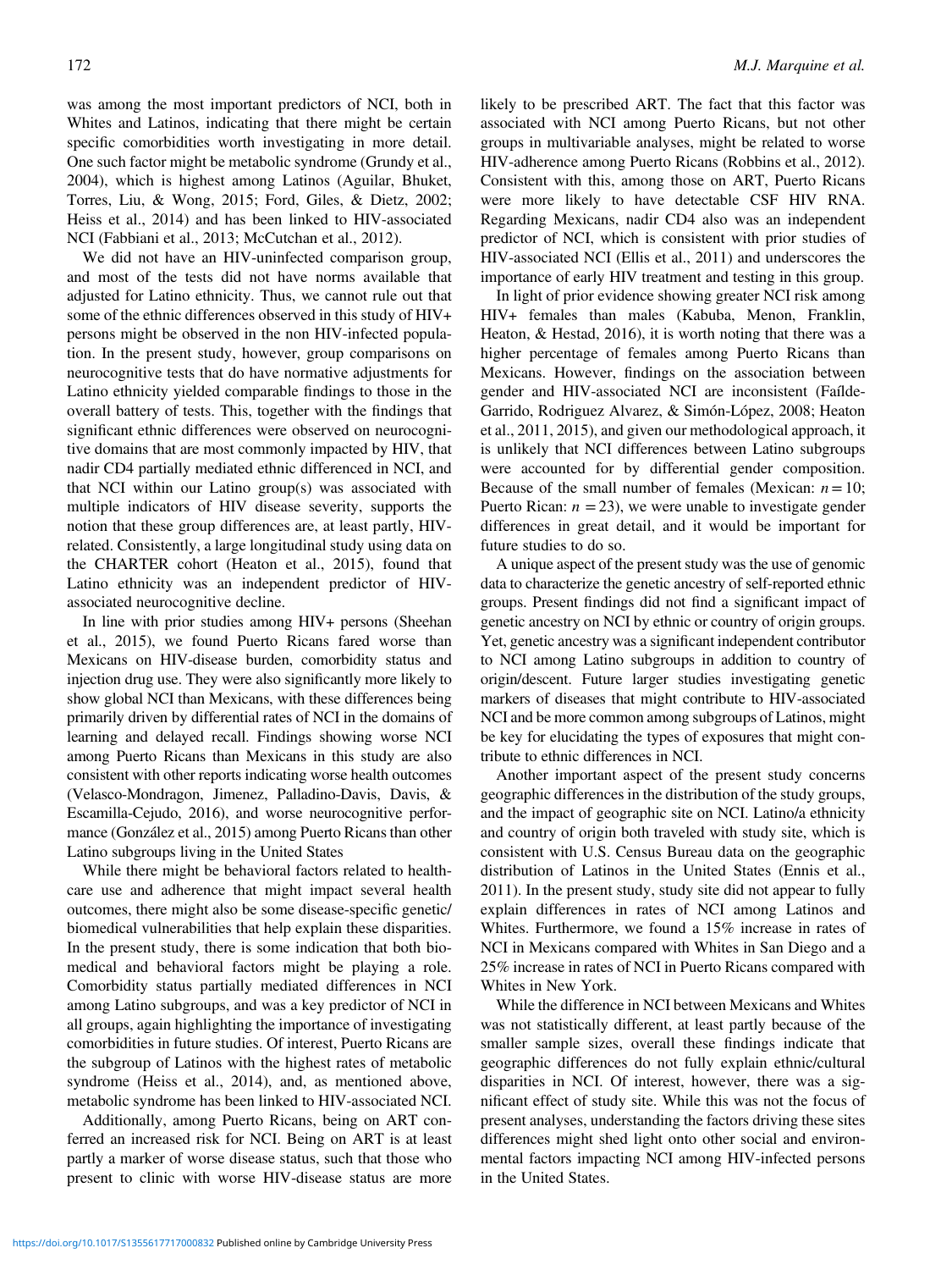<span id="page-10-0"></span>There are several limitations to our study. We did not have data on several culturally relevant factors, such as language use history, bilingualism, socioeconomic status, country of birth, and acculturation. Future studies incorporating these types of assessments might shed light on factors underlying differences in NCI among subgroups of Latinos. The present study included English-speaking Latinos living in the United States, and thus caution is warranted in generalizing findings to Spanish-speaking and other subgroups of HIV+ Latinos.

In summary, HIV+ Latinos in the United States appear to be at higher risk for NCI compared with HIV+ Whites, with HIV+ Puerto Ricans being at particularly increased risk. In examining these ethnic differences, it is critical to recognize the heterogeneity within the Latino population, as well as the complex interplay of disease and non-disease factors, as well as genetic and environmental risks. Present findings underscore the need for the development of larger studies particularly focused on examining ethnic differences in NCI among HIV+ persons, that include different subgroups of Latinos and systematically consider and incorporate relevant sociocultural, biomedical, and genetic factors.

## ACKNOWLEDGMENTS

The CNS HIV Anti-Retroviral Therapy Effects Research (CHARTER) is supported by awards N01 MH22005, HHSN271201000036C, and HHSN271201000030C from the National Institutes of Health. M.J. Marquine: K23MH105297. The CNS HIV Anti-Retroviral Therapy Effects Research (CHARTER) group is affiliated with the Johns Hopkins University, Mount Sinai School of Medicine, University of California, San Diego, University of Texas, Galveston, University of Washington, Seattle, Washington University, St. Louis and is headquartered at the University of California, San Diego and includes: Director: Igor Grant, M.D.; Co-Directors: Scott L. Letendre, M.D., Ronald J. Ellis, M.D., Ph.D., Thomas D. Marcotte, Ph.D.; Center Manager: Donald Franklin, Jr.; Neuromedical Component: Ronald J. Ellis, M.D., Ph.D. (P.I.), J. Allen McCutchan, M.D., Terry Alexander, R.N.; Laboratory, Pharmacology and Immunology Component: Scott Letendre, M.D. (P.I.), Edmund Capparelli, Pharm.D.; Neurobehavioral Component: Robert K. Heaton, Ph.D. (P.I.), J. Hampton Atkinson, M.D., Steven Paul Woods, Psy.D., Matthew Dawson; Virology Component: Davey M. Smith, M.D. (P.I.); Imaging Component: Christine Fennema-Notestine, Ph.D. (P.I.), Michael J. Taylor, Ph.D., Rebecca Theilmann, Ph.D.; Data Management Component: Anthony C. Gamst, Ph.D. (P.I.), Clint Cushman,; Statistics Component: Ian Abramson, Ph.D. (P.I.), Florin Vaida, Ph.D.; Protocol Coordinating Component: Thomas D. Marcotte, Ph.D. (P.I.), Jennifer Marquie-Beck, M.P.H.; Johns Hopkins University Site: Justin McArthur (P.I.), Vincent Rogalski; Mount Sinai School of Medicine Site: Susan Morgello, M.D. (Co-P.I.) and David Simpson, M.D. (Co-P.I.), Letty Mintz, N.P.; University of California, San Diego Site: J. Allen McCutchan, M.D. (P.I.), Will Toperoff, N.P..; University of Washington, Seattle Site: Ann Collier, M.D. (Co-P.I.) and Christina Marra, M.D. (Co-P.I.), Trudy Jones, M.N., A.R.N.P.; University of Texas, Galveston Site: Benjamin Gelman, M.D., Ph.D. (P.I.), Eleanor Head, R.N., B.S.N.; and Washington University, St. Louis Site: David Clifford, M.D. (P.I.), Muhammad Al-Lozi, M.D., Mengesha Teshome, M.D. The views expressed in this article are those of the authors and do

not reflect the official policy or position of the United States Government. There are no conflicts of interest to report.

## **REFERENCES**

- Aguilar, M., Bhuket, T., Torres, S., Liu, B., & Wong, R.J. (2015). Prevalence of the metabolic syndrome in the United States, 2003-2012. Journal of the American Medical Association, 313(19), 1973–1974. doi: 10.1001/jama.2015.4260
- Alexander, D.H., Novembre, J., & Lange, K. (2009). Fast modelbased estimation of ancestry in unrelated individuals. Genome Research, 19(9), 1655–1664. doi: 10.1101/gr.094052.109
- American Psychiatric Association. (1994). Diagnostic and Statistical Manual of Mental Disorders, 4th edition. Washington; DC: American Psychiatric Association.
- Antinori, A., Arendt, G., Becker, J.T., Brew, B.J., Byrd, D.A., Cherner, M., … Wojna, V.E. (2007). Updated research nosology for HIV-associated neurocognitive disorders. Neurology, 69(18), 1789–1799. doi:10.1212/01.WNL.0000287431.88658.8b.
- Beck, A.T., Steer, R.A., & Brown, G.K. (1996). Beck Depression Inventory – Second Edition Manual. San Antonio: The Psychological Corporation.
- Bryc, K., Durand, E.Y., Macpherson, J.M., Reich, D., & Mountain, J.L. (2015). The genetic ancestry of African Americans, Latinos, and European Americans across the United States. American Journal of Human Genetics, 96(1), 37–53. doi: 10.1016/j. ajhg.2014.11.010
- Cann, H.M., de Toma, C., Cazes, L., Legrand, M.F., Morel, V., Piouffre, L., … Cavalli-Sforza, L.L. (2002). A human genome diversity cell line panel. Science, 296(5566), 261-262.
- Carey, C.L., Woods, S.P., Gonzalez, R., Conover, E., Marcotte, T. D., & Grant, I., . . . HNRC Group. (2004). Predictive validity of global deficit scores in detecting neuropsychological impairment in HIV infection. Journal of Clinical and Experimental Neuropsychology, 26(3), 307–319. doi:10.1080/1380339049 0510031.
- Centers for Disease Control and Prevention. (2015). HIV surveillance report: Diagnoses of HIV infection in the United States and dependent areas, 2014. 26. [http://www.cdc.gov/hiv/library/](http://www.cdc.gov/hiv/library/reports/surveillance/) [reports/surveillance/](http://www.cdc.gov/hiv/library/reports/surveillance/)
- Chen, N.E., Gallant, J.E., & Page, K.R. (2012). A systematic review of HIV/AIDS survival and delayed diagnosis among Hispanics in the United States. Journal of Immigrant and Minority Health, 14(1), 65–81. doi: 10.1007/S10903-011-9497-Y
- Cohen, J. (1988). Staistical power analyses for the behavioral sciences: Second edition. New York: Routledge.
- Conomos, M.P., Laurie, C.A., Stilp, A.M., Gogarten, S.M., McHugh, C.P., Nelson, S.C., … Laurie, C.C. (2016). Genetic diversity and association studies in US Hispanic/Latino populations: Applications in the Hispanic Community Health Study/ Study of Latinos. American Journal of Human Genetics, 98(1), 165–184. doi: 10.1016/j.ajhg.2015.12.001
- Dennis, A.M., Napravnik, S., Sena, A.C., & Eron, J.J. (2011). Late entry to HIV care among Latinos compared with non-Latinos in a southeastern US cohort. Clinical Infectious Diseases, 53(5), 480–487. doi: 10.1093/Cid/Cir434
- Durvasula, R.S., Miller, E.N., Myers, H.F., & Wyatt, G.E. (2001). Predictors of neuropsychological performance in HIV positive women. Journal of Clinical and Experimental Neuropsychology, 23(2), 149–163. doi: 10.1076/Jcen.23.2.149.1211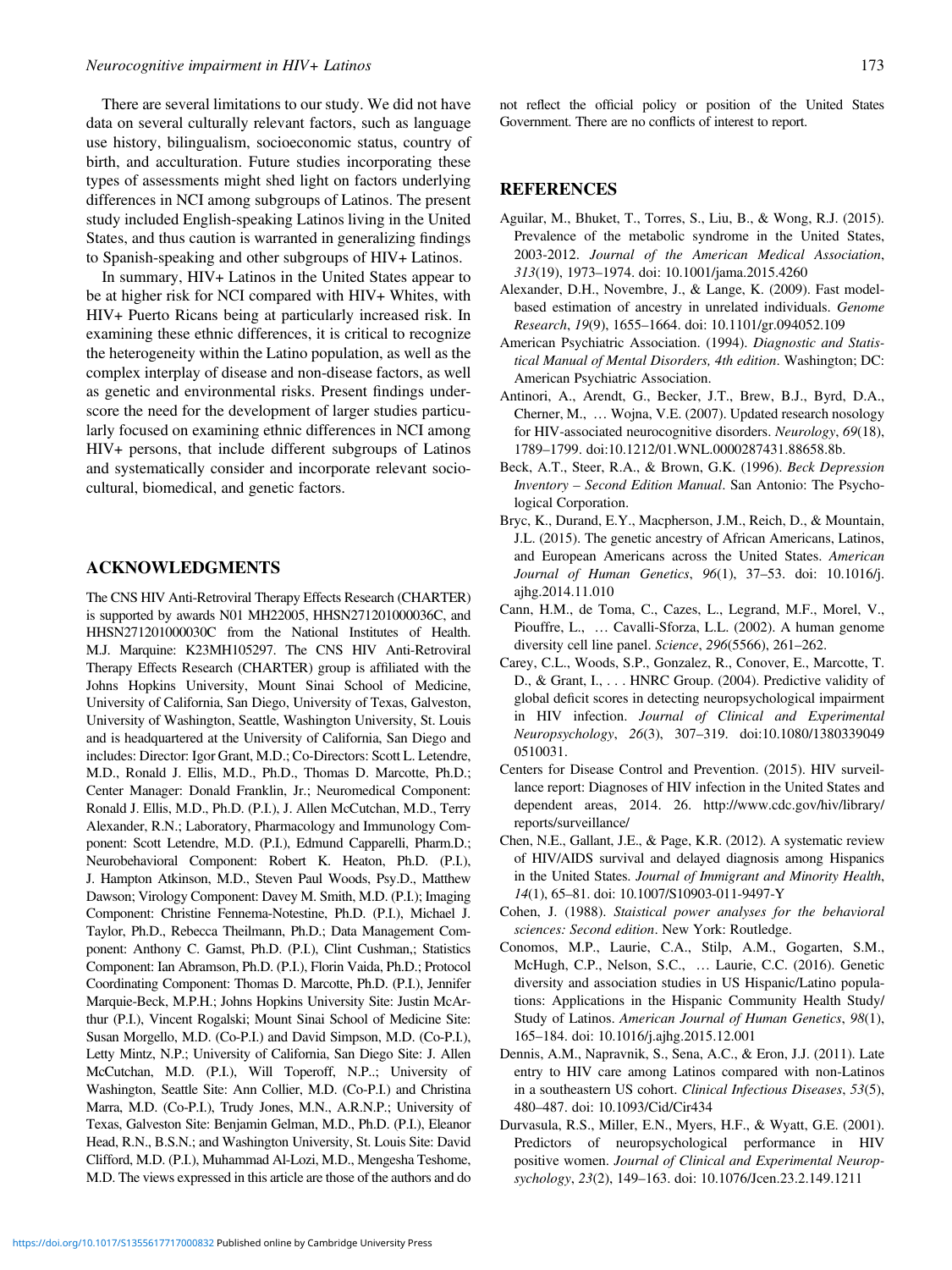- <span id="page-11-0"></span>Ellis, R.J., Badiee, J., Vaida, F., Letendre, S., Heaton, R.K., Clifford, D., . . . Charter Group. (2011). CD4 nadir is a predictor of HIV neurocognitive impairment in the era of combination antiretroviral therapy. AIDS, 25(14), 1747–1751. doi: 10.1097/ Qad.0b013e32834a40cd
- Ennis, S.R., Rios-Vargas, M., & Albert, N.G. (2011). The Hispanic population: 2010. Suitland, MD: U.S. Census Bureau.
- Fabbiani, M., Ciccarelli, N., Tana, M., Farina, S., Baldonero, E., Di Cristo, V., … Di Giambenedetto, S. (2013). Cardiovascular risk factors and carotid intima-media thickness are associated with lower cognitive performance in HIV-infected patients. HIV Medicine, 14(3), 136–144. doi: 10.1111/J.1468-1293. 2012.01044
- Faílde-Garrido, J.M., Rodríguez Alvarez, M., & Simón-López, M.A. (2008). Neuropsychological impairment and gender differences in HIV-1 infection. Psychiatry and Clinical Neurosciences, 62, 494–502.
- Ford, E.S., Giles, W.H., & Dietz, W.H. (2002). Prevalence of the metabolic syndrome among US adults - Findings from the Third National Health and Nutrition Examination Survey. Journal of the American Medical Association, 287(3), 356–359. doi: 10.1001/Jama.287.3.356
- Gardner, E.M., McLees, M.P., Steiner, J.F., del Rio, C., & Burman, W.J. (2011). The spectrum of engagement in HIV care and its relevance to test-and-treat strategies for prevention of HIV infection. Clinical Infectious Diseases, 52(6), 793–800. doi: 10.1093/Cid/Ciq243
- González, H.M., Tarraf, W., Gouskova, N., Gallo, L., Penedo, F.J., Davis, S.M., … Mosley, T.H. (2015). Neurocognitive function among middle-aged and older Hispanic/Latinos: Results from the Hispanic Community Health Study/Study of Latinos. Archives of Clinical Neuropsychology, 30, 68–77.
- Gorman, A.A., Foley, J.M., Ettenhofer, M.L., Hinkin, C.H., & van Gorp, W.G. (2009). Functional consequences of HIVassociated neuropsychological impairment. Neuropsychology Review, 19(2), 186–203. doi: 10.1007/s11065-009-9095-0
- Gray, K.M., Valverde, E.E., Tang, T., Siddiqi, A.E.A., & Hall, H.I. (2015). Diagnoses and prevalence of HIV infection among Hispanics or Latinos - United States, 2008- 2013. MMWR Morbidity and Mortality Weekly Report, 64(39), 1097–1103.
- Grundy, S.M., Brewer, H.B., Cleeman, J.I., Smith, S.C., & Lenfant, C., National Heart, Lung, and Blood Institute; American Heart Association. (2004). Definition of metabolic syndrome - Report of the National Heart, Lung, and Blood Institute/American Heart Association conference on scientific issues related to definition. Arteriosclerosis, Thrombosis, and Vascular Biology, 24(2), E13–E18. doi: 10.1161/01.Atv.0000111245.75752.C6
- Guarnaccia, P.J., Martinez Pincay, I., Alegria, M., Shrout, P.E., Lewis-Fernandez, R., & Canino, G. (2007). Assessing diversity among Latinos: Results from the NLAAS. Hispanic Journal of Behavioral Sciences, 29(4), 510–534.
- Heaton, R.K., Clifford, D.B., Franklin, D.R., Woods, S.P., Ake, C., Vaida, F., . . . CHARTER Group. (2010). HIV-associated neurocognitive disorders persist in the era of potent antiretroviral therapy CHARTER Study. Neurology, 75(23), 2087–2096.
- Heaton, R.K., Franklin, D.R., Ellis, R.J., McCutchan, J.A., Letendre, S.L., LeBlanc, S., . . . the CHARTER; HNRC Group. (2011). HIV-associated neurocognitive disorders before and during the era of combination antiretroviral therapy: Differences in rates, nature, and predictors. Journal of Neurovirology, 17(1), 3–16. doi: 10.1007/S13365-010-0006-1
- Heaton, R.K., Franklin, D.R. Jr., Deutsch, R., Letendre, S., Ellis, R.J., Casaletto, K., . . . CHARTER Group. (2015). Neurocognitive change in the era of HIV combination antiretroviral therapy: The longitudinal CHARTER study. Clinical Infectious Diseases, 60, 473–480. doi: 10.1093/cid/ciu862
- Heaton, R.K., Marcotte, T.D., Mindt, M.R., Sadek, J., Moore, D.J., Bentley, H., . . . HNRC Group. (2004). The impact of HIV-associated neuropsychological impairment on everyday functioning. Journal of the International Neuropsychological Society, 10(3), 317–331. doi: 10.1017/S13556 17704102130
- Heaton, R.K., Taylor, M.J., & Manly, J.J. (2002). Demographic effects and use of demographically corrected norms with the WAIS-III and WMS-III. San Diego: Academic Press.
- Heiss, G., Snyder, M.L., Teng, Y., Schneiderman, N., Llabre, M.M., Cowie, C., … Aviles-Santa, L. (2014). Prevalence of metabolic syndrome among Hispanics/Latinos of diverse background: The Hispanic Community Health Study/Study of Latinos. Diabetes Care, 37(8), 2391–2399. doi: 10.2337/dc13-2505
- Imai, K., Keele, L., & Tingley, D. (2010). A general approach to causal mediation analysis. Psychological Methods, 15(4), 309–334. doi: 10.1037/a0020761
- International HapMap 3 Consortium, Altshuler, D.M., Gibbs, R.A., Peltonen, L., Altshuler, D.M., Gibbs, R.A., & McEwen, J.E. (2010). Integrating common and rare genetic variation in diverse human populations. Nature, 467(7311), 52–58. doi: 10.1038/ nature09298
- Justice, A.C., Freiberg, M.S., Tracy, R., Kuller, L., Tate, J.P., Goetz, M.B., . . . VACS Project Team. (2012). Does an index composed of clinical data reflect effects of inflammation, coagulation, and monocyte activation on mortality among those aging With HIV? Clinical Infectious Diseases, 54(7), 984–994. doi: 10.1093/Cid/Cir989
- Justice, A.C., Modur, S, P., Tate, J.P., Althoff, K.N., Jacobson, L.P., Gebo, K.A., … Gange, S.J. (2013). Predictive accuracy of the Veterans Aging Cohort Study Index for mortality with HIV infection: A North American cross cohort analysis. Journal of Acquired Immune Deficiency Syndromes (1999), 62(2), 149–163. doi: 10.1097/QAI.0b013e31827df36c
- Kabuba, N., Menon, J.A., Frnaklin, D.R., Heaton, R.K., & Hestad, K.A. (2016). HIV- and AIDS-associated neurocognitive functioning in Zambia – a perspective based on differences between the genders. Neuropsychiatric Disease and Treatment, 12, 2021–2028.
- Lee, S., & Held, M.L. (2015). Variation in mental health service use among US Latinos by place of origin and service provider type. Psychiatric Services, 66(1), 56–64. doi: 10.1176/appi.ps. 201300533
- Letendre, S. (2011). Central nervous system complications in HIV disease: HIV-associated neurocognitive disorder. Topics in Antiviral Medicine, 19(4), 137–142.
- Letendre, S., Marquie-Beck, J., Capparelli, E., Best, B., Clifford, D., Collier, A.C., … Grp, C. (2008). Validation of the CNS penetration-effectiveness rank for quantifying antiretroviral penetration into the central nervous system. Archives of Neurology, 65(1), 65–70. doi: 10.1001/Archneurol.2007.31
- Libiger, O., & Schork, N.J. (2013). A method for inferring an individual's genetic ancestry and degree of admixture associated with six major continental populations. Frontiers in Genetics, 3, 322. doi: 10.3389/fgene.2012.00322
- Llorente, A.M. (2008). Principles of neuropsychological assessment with Hispanics. New York; NY: Springer.